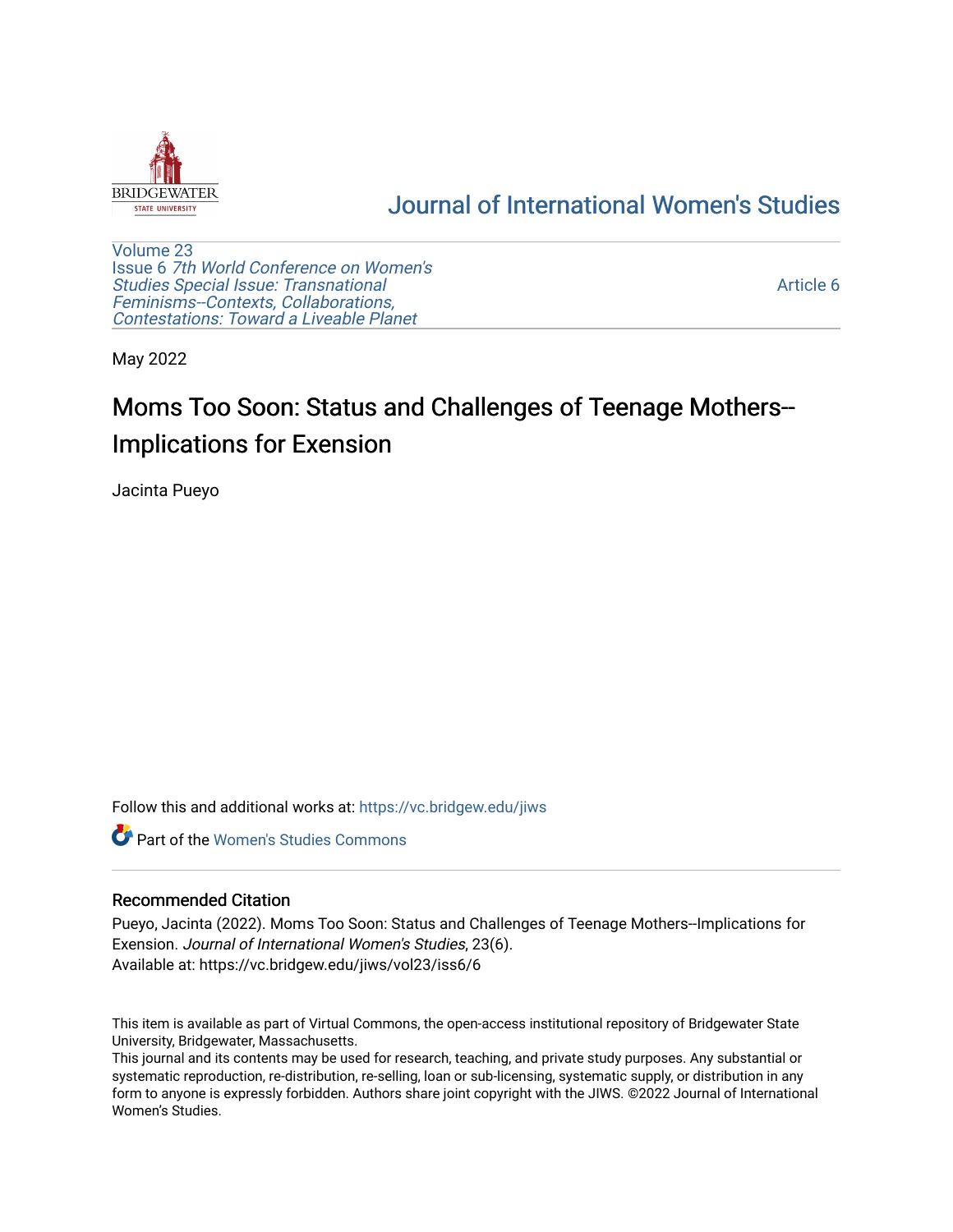## **Moms Too Soon: Status and Challenges of Teenage Mothers—Implications for Extension**

By Jacinta Torres Pueyo<sup>1</sup>

#### **Abstract**

Teenage pregnancy is a worldwide phenomenon that affects girls as young as 10. The present qualitative study answers these questions: what are the lived experiences of young mothers at the University of Southern Mindanao? and what are the challenges faced by these young mothers? The phenomenological research design was used in this study. Due to data saturation, a total of twenty-five data sources were involved in the study. The transcribed data were coded and inductively analyzed to determine the themes and sub-themes that described the lived experiences of the girls. Thematic themes include: 1. Coming of Age: The Metamorphosis, 2. Becoming a Mother, 3. Supportive Mechanism, and 4. Rebuilding Dreams through Education: Grit and Gut. Cultural and social practices include: liberal and loose relationship, easy acceptance of teenage pregnancy by the family, curiosity, and technology use. Their challenges were physiological, psychological, and financial. It is recommended that results may be translated into an extension program that will benefit the young people at the University of Southern Mindanao.

*Keywords*: Phenomenology, Teenage pregnancy, Thematic themes, University

#### **Introduction**

Teenage pregnancy is a global reproductive health promotion problem that affects teenagers, families, and communities, both in developed and developing countries, as children aged 10 to 19 years, unmarried and still at school, become pregnant (Mchunu et al., 2012:428). According to the World Health Organization in 2014, adolescent pregnancy and subsequent childbirth to girls under 18 years old continues to be a major global public health concern, affecting more than 16 million girls and young women worldwide.

Teenage pregnancy has become a complex issue as well as an important public health problem and a socio-economic challenge to society (Osaikhuwuomwan & Osemwenkha, 2013). Similarly, Sedgh et al. (2015) associate it with adverse psychosocial, socio-economic, and health outcomes. Compared with older mothers, women who become pregnant in adolescence tend to have lower levels of educational attainment and socio-economic status, and children of adolescent mothers are more likely to have low birthweight and developmental and behavioral difficulties.

Estimates indicate that greater than 90% of adolescent pregnancies occur in low and middle-income countries (Chandra-Mouli et al.,2013; Kirbas et al., 2016, WHO, 2014.) In East Africa, almost 10% of young women give birth by age 16 (Neal et al.,2015). In particular, Uganda reports the highest proportion (63%) of women giving birth before the age of 20 (Uganda Bureau of Statistics, 2014. These teen pregnancy rates have health impacts – they are the leading causes of death and disability in young women. A total of 41% births among 15-19 years-old women are reported to be either mistimed or completely unwanted (UBOS & ICF

<sup>&</sup>lt;sup>1</sup> The researcher is a Gender and Development (GAD) advocate and champion of the University in particular and the nation in general. She has given lectures and conducted GAD-related research and presented them in national and international conferences. Her other research interests include sociolinguistics and literature. She is currently the Campus Director of the University of Southern Mindanao—PALMA Cluster Campuses in Libungan, Cotabato, Southern Philippines.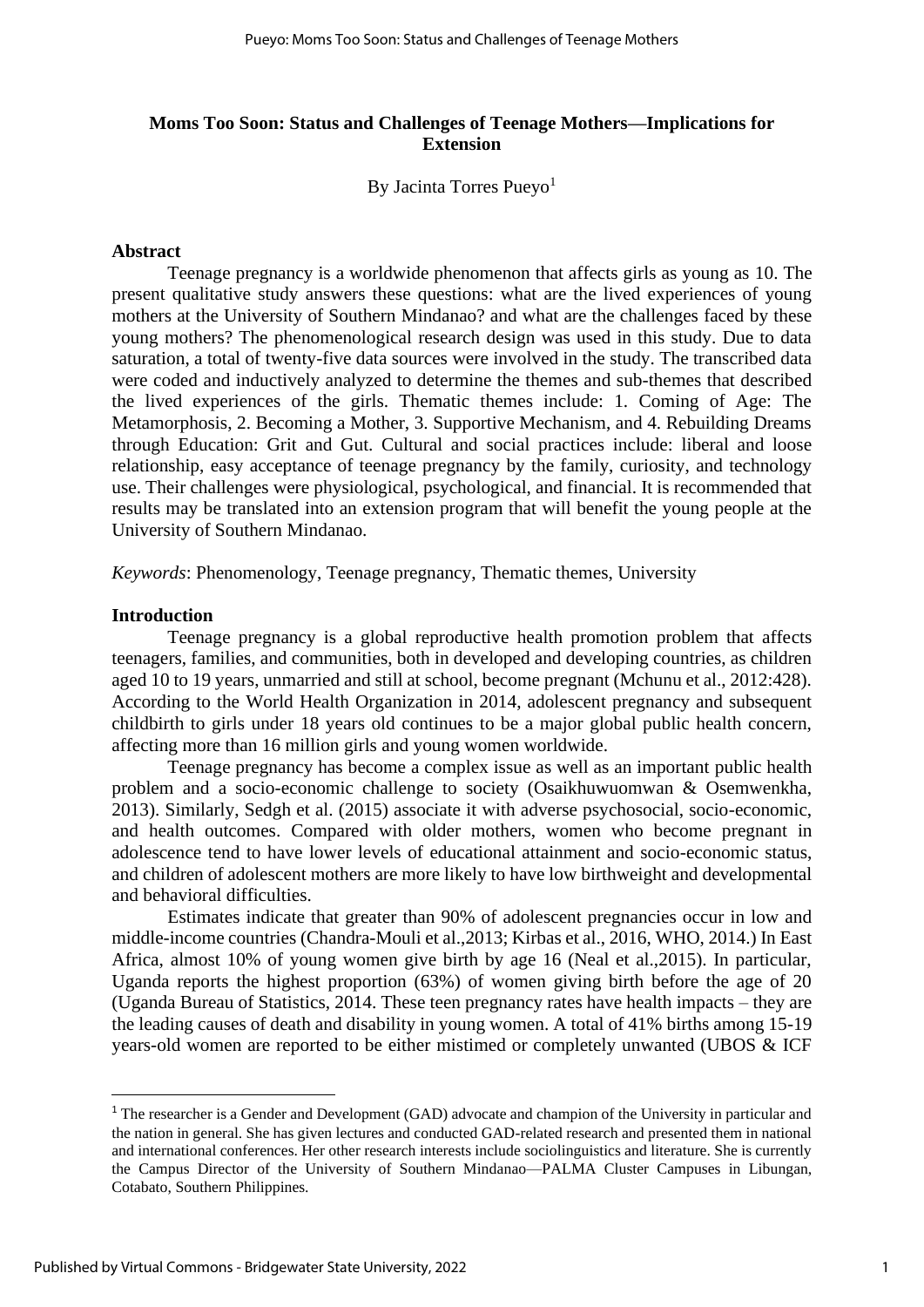International, 2012). According to qualitative research in Uganda, pregnant adolescents face serious socio-economic and relational hardships (Atuyambe et al, 2005).

Although many researches have unearthed the causes of adolescent pregnancy and childbirth globally, there is a dearth of information about how adolescents themselves perceive adolescent pregnancy and the context in which it occurs. This gap leads to how mature individuals understand young pregnant mothers and how they perceive their situation. There is also little understanding of how cultural values, gender roles, and other prevailing norms contribute to high rates of adolescent pregnancy, as well as how these norms influence adolescents' perceptions of and responses to early childbearing. Such information can inform reproductive health programs to cater to the specific needs of adolescents most at risk, by developing salient and culturally appropriate measures for preventing unintended pregnancies.

Arai (2009) describes teenage pregnancy as a 'kind of blight with viral - like nature, something that spreads to a helpless and unsuspecting population who are unable to combat; more so, defeat it. SEU (1999), Bullen, et al (2000), Dawson and Hosie (2005) stress that educational disadvantage and disaffection are also thought to be key influences, as is the experience of not being in education, employment or training (NEET) after school-leaving age. Ethnicity also plays a significant role with teenage pregnancy more common amongst Pakistani, Caribbean, and Bangladeshi young women (SEU 1999).

Much of the statistical literature on teenage pregnancy in the UK depicts early childbearing as both a cause and consequence of social exclusion. Gallhager (1999) noted that pregnant teenagers generally have a negative attitude toward relationships with men in their lives, but idealize the idea of a relationship between themselves as mothers and their unborn children. Some teenagers perceive motherhood to be gratifying, as well as a safe way to give and receive love. This view may represent an attempted solution to problems related to relationships and sexuality, as teenage pregnancy often occurs in situations where the girl has become estranged from her family (Gallagher, 1999).

Moreover, research has also shown that television and modern technology devices, programs, and activities have had a significant impact on learning about inappropriate behavior and premarital activities among teenagers. Explicit deviant behavior, inappropriate language, and sexual references occur regularly on television programs during family and prime time hours when children are awake to listen and watch. In return, the children absorb and easily tend to imitate the mixed messages they receive. Unfortunately, though, the ill effects or consequences of these activities are rarely given focus on television nor are they discussed in schools or homes.

At the University of Southern Mindanao, the number of girls getting pregnant increases every year and they are getting younger with a few at the senior high school level. How these girls view their condition and how they cope are things yet unknown. Whether they are aware of the risks or are presently facing risks are among the things that need to be uncovered.

#### *Purpose of the Study*

The study was conducted to find baseline data on the incidence of teenage pregnancy at the University of Southern Mindanao. It aimed to examine the conditions of these young people and to determine the challenges that surrounded them. Recommendations of this study can be inputted to the University Gender and Development (GAD) Program as well as the Guidance and Counseling Program. Foremost, the study desired to assist young people in making decisions that are to their best interest.

#### *Research Questions*

The study aimed to answer the following questions:

1. What is the lived experience of teenage mothers studying at the University?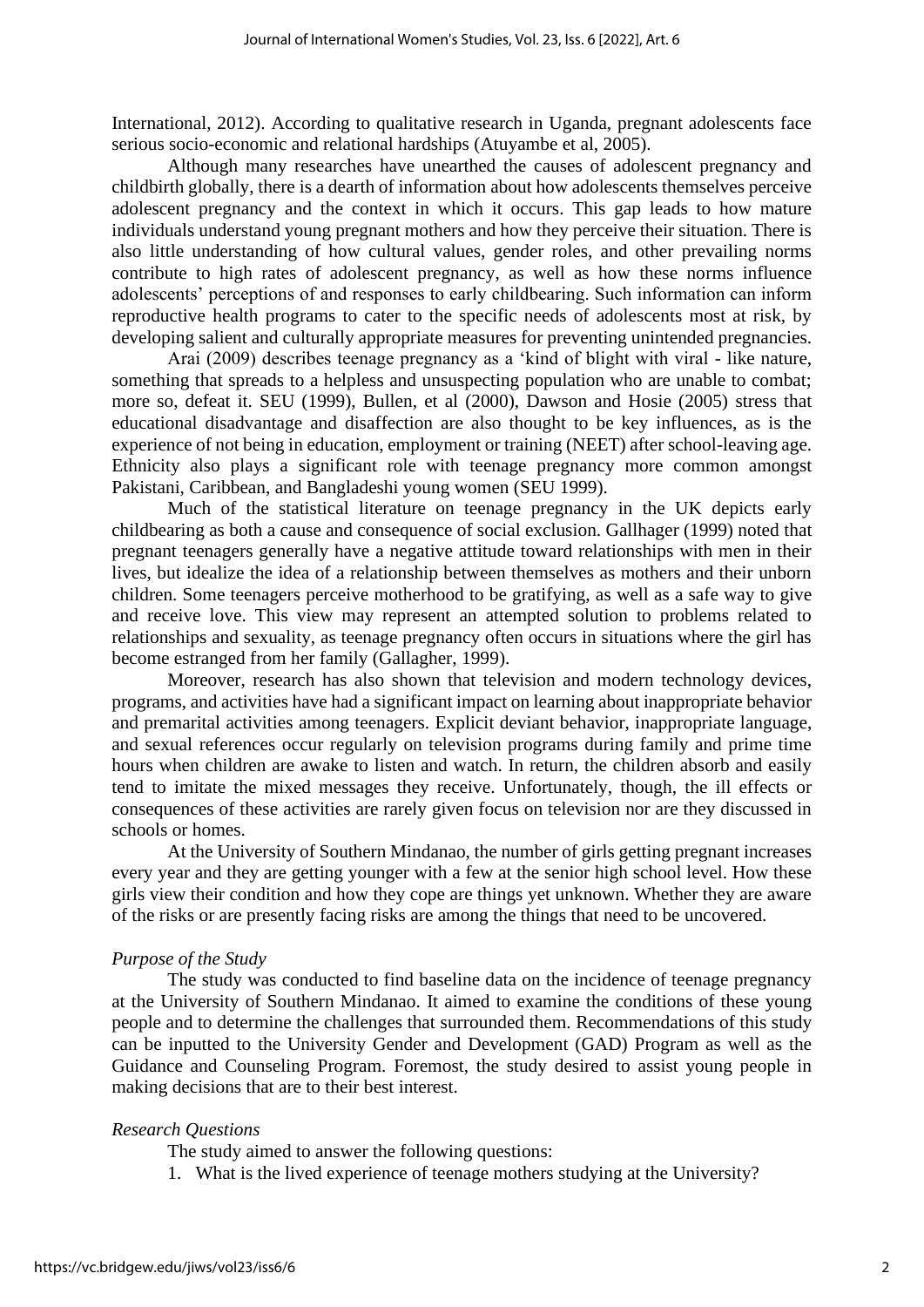2. What are the perceived or actual challenges faced by the teenage moms?

#### **Methodology**

This section presents the research design, respondents of the study or data source, role of the researcher, data gathering procedure, data analysis, and ethical considerations of the study.

#### *Research Design*

The phenomenological inquiry is grounded on exploring and understanding the lived experiences of human beings by figuring out the meaning of the experiences and human being's lived experiences' essences (Creswell, 2012). Creswell (2007) stated sources of data in qualitative research include unstructured interviews, observation, and documents. The choice of data sources is usually based on "purposive sampling," which focuses on collecting data from sources most likely to provide relevant information, in this case the teenage mothers enrolled in the University.

Phenomenology was used in this study to understand the lived experiences of the teenage mothers studying at the University. This qualitative design as a research method is best used for the "subjective interpretation of the content of text or data through the systematic classification process of coding and identifying themes or patterns" (Hsieh & Shannon, 2005). The defining elements of qualitative research involve the in-depth study of cases, interpretation of behaviors, or detailed description of respondents. The focus is on individuals or groups, the subjects' natural language accounts, and the observations of the researcher. The analysis is ideographic because the goal is comprehension of the phenomenon, the interaction of factors, and how they define the case in question.

Structured In-depth Interview (IDI) was the means to get the answers to the research questions. All the identified sources of data were interviewed after their consent was obtained. Since most of them were young girls, the objectives of the study were explained to them clearly.

#### *Data Source*

The data source or respondents of the study were purposively chosen. They were 25 students who were either single or married, with or without any child or children. They were 24 years old or younger during the conduct of the study. The inclusion criteria for this study include: informed consent, below 24 years old, willingness to share their lived experiences, and their commitment to attend follow-up dialogues.

#### *Role of the Researcher*

The researcher was the key facilitator of information gathered from the respondents. She had to scout or look for possible respondents or sources of information. She needed to explain the purpose and the process in the conduct of the study. No coercion was done to engage the students in the study.

#### *Data Collection Procedure*

Structured In-depth Interview (IDI) was the main procedure in data gathering. It was done in a secluded and comfortable room or office so that confidentiality of the disclosure was ensured. The data sources were taken from the different colleges of the University so that data were representative of the teenage mothers in the University.

#### **Data Analysis**

The collected data were content analyzed to get the themes of the responses of the data sources. Data was transcribed, translated into English, and then coded for analysis. The process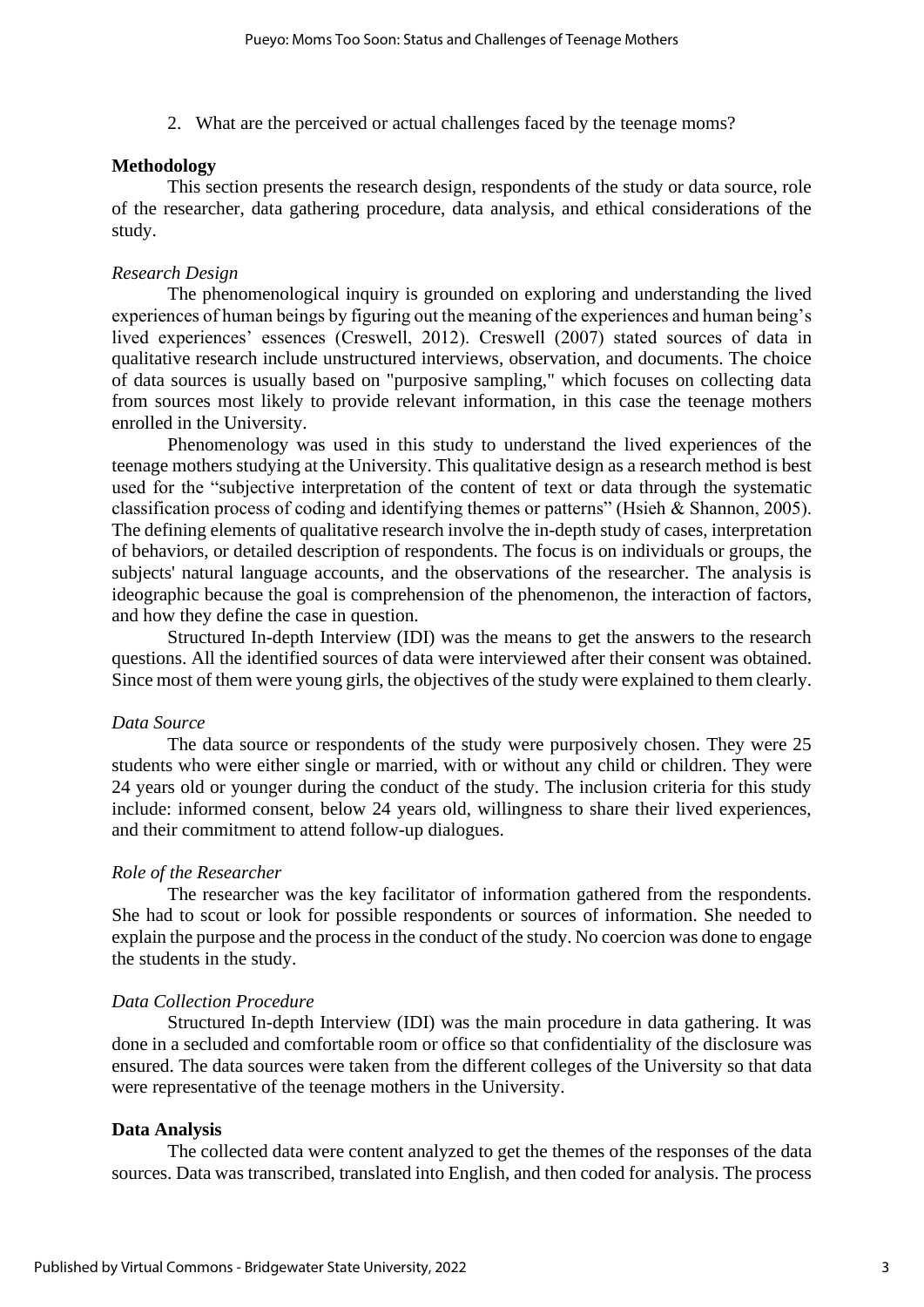of content analysis was done to find answers to the research questions. Responses which were in the first language of the data sources were translated into English, then were interpreted into themes and subthemes.

An inductive analysis and exploratory approach were applied during this process. Coding, sorting, and organizing data was an integral part of thematic analysis. The process of transcribing verbatim, coding, and grouping the subcategories and categories of the responses were created by the researcher in the preliminary results and together with another person in the same field. The data were searched systematically for re-occurring words, which later became code words; these code words were then grouped to form themes.

#### **Ethical Consideration**

Because the study focused on a very sensitive issue—adolescent pregnancy—the researcher cum interviewer tried to be very cautious during the data gathering process. She tried to explain the purpose of her study to the data sources who were willing to disclose their condition and their "herstories". The sources were informed of the voluntary nature of the study and that they had an option to quit or not to continue in the study anytime when they felt like it and without any explanation required from them.

All interviews were conducted confidentially, and the data were coded for anonymity. At the beginning of each interview, the participants were assured of the confidential handling of the data to ensure they do not provide simply socially acceptable responses. Data was kept private. Any information from participants bore a code name. The recordings and verbatim transcriptions were kept in strict security.

Trustworthiness of data was ensured through the following measures: Credibility: the study participants were chosen through a strategic purposive strategy to achieve a diversity of conditions which this method ensures, thus increasing credibility. Moreover, before finishing the interview, the researcher had summarized the sharing conducted from the participants in order to get confirmation from them and increase validity of the data. Inaccurate data was deleted.

Transferability refers to whether the findings can be transferable to other settings or groups. The researcher can give suggestions and recommendations, but it is the readers who could decide whether or not the findings are transferable to another setting.

#### **Results**

Narratives bring into light the untold events in the personal lives of human beings. These narratives are therefore both a process and a product that are worthy of investigation. This chapter presents and discusses the narratives of the teenage mothers who were enrolled at the University.

The "herstories" of teenage mothers enrolled at USM presented a kaleidoscope of their colorful lives. The stories showed how these young girls got hooked into marriage or into relationships and how they managed studying and parenting at the same time. They also presented how they coped with the problems they faced and enumerated the support that enabled them to pursue their studies.

A total of 25 young mothers served as the data source in the study. The youngest was 18 years old, a senior high school student, and the oldest was 24 years old. Eighteen had children, five were pregnant at the time of study, while two had no children. Eight had two kids, four had one and became pregnant for the second time, six had one each, while five were pregnant with their first babies. Twelve got pregnant at the age of 17; eight at 18, three at 19; twelve were single and living with parents; eight were living together or cohabiting with their partners or boyfriends, while four were married, and one was a widow.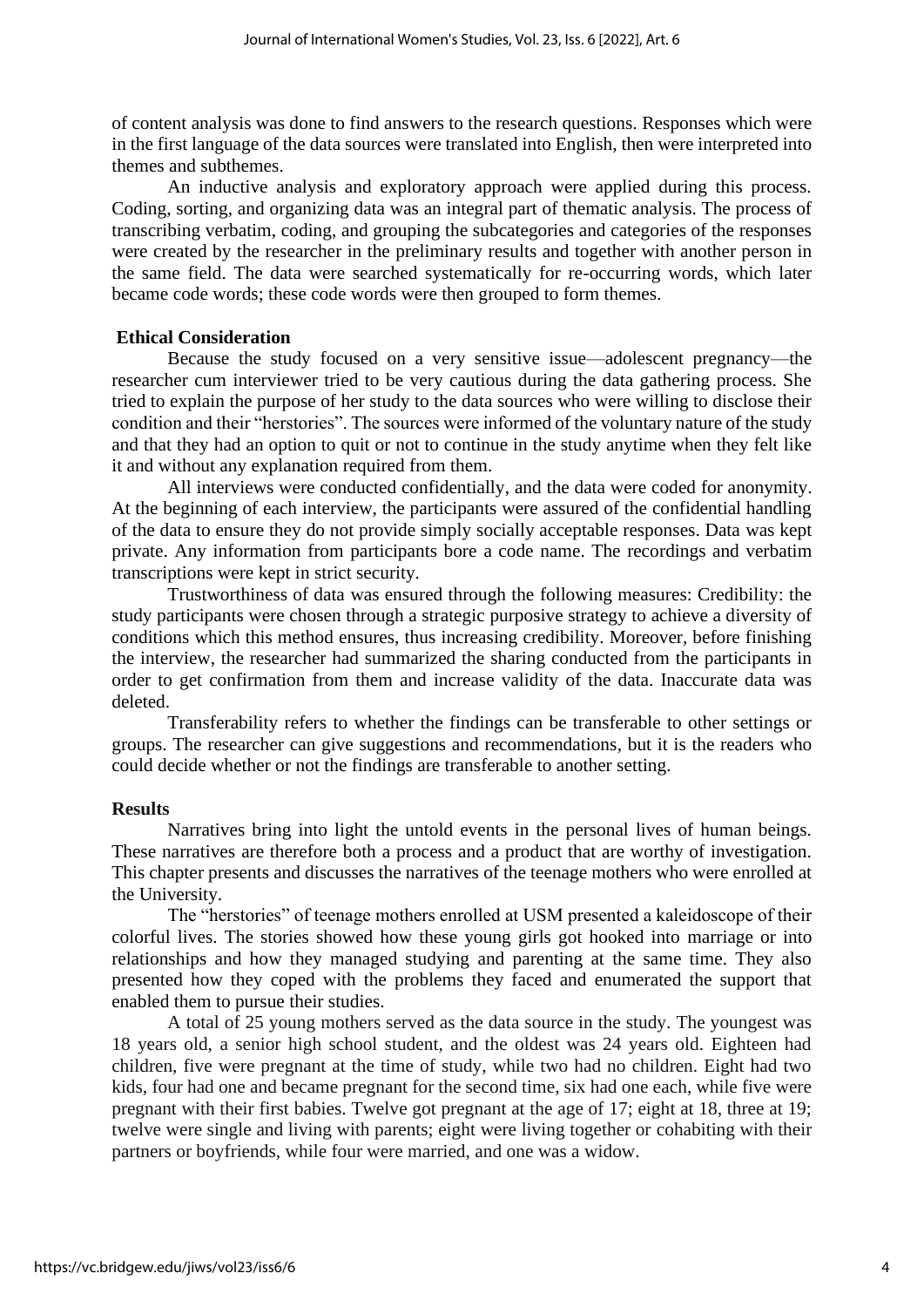## *Lived Experiences*

The 25 young girls generously shared their "herstories" as teenage mothers. The stories, though varied, have similar strain and color. Among the girls, the youngest was an 18 year old high school senior student who was pregnant at the time of interview and single living with her parents; the oldest was a 24 year old second year student who is a student returnee with three kids and who got pregnant at age 18 and is now a widow. As the analysis was done, these themes emerged: 1. Coming of Age: The Metamorphosis, 2. Becoming a Mother, 3. Support Mechanisms, and 4. Rebuilding one's Life through Education.

| <b>Themes</b>         | <b>Thematic Statements</b>                 |
|-----------------------|--------------------------------------------|
| 1. Coming of Age: The | Bodily Changes (MJ1, MJ10))                |
| Metamorphosis         | Becoming a lady (MJ 7)                     |
|                       | Hot-blooded (M5) Feeling sexy (MJ 24)      |
|                       | Seeking Male attention (MJ 19, 22, 23, 24) |
| 2. Becoming a Mother  | Feeling Shocked (MJ2, MJ 13, 14, 15)       |
|                       | Mixed Feelings (MJ9, MJ 18, 19, 20)        |
|                       | Abortion (MJ 10, 17, 22)                   |
| 3. Rebuilding One's   | Education as accomplishment (MJ 9, M25)    |
| Dream through         | <b>Dream Graduation</b>                    |
| Education             |                                            |
| 4. Support Mechanism  | Financial Support (MJ 9, 10)               |
|                       | Family support $(Mi2, Mi3)$                |
|                       | Dreams (MJ2, MJ 7)                         |

## **Table 1. Lived Experiences of Teenage Mothers at USM**

## *Coming of Age: The Metamorphosis*

The transition from childhood to adolescence is always abrupt. A young girl's menstrual period is the transition from girlhood to adolescence resulting in both physical and psychological changes in a young girl's life. This usually happens at age 10-12 depending on the development of a girl. As shared by MJ1, when she had her menstruation, she felt that she became sexy. Another also shared that she became attractive to boys. Getting the boys' attention became a favorite pastime for them and having several male friends was found engaging and moral boosting. Seeking attention from boys or having boys around was found confidence-boosting to some.

The girls shared that as they reached adolescent period, so many changes happened to them and the changes at some point confused them.

> MJ 1: When I was 12, I had my first menstruation. I noticed that I became sexy. My breasts became bigger. MJ 10: I had my menstruation at age 10 and was big for my age.

Many boys were attracted to me. I had a boyfriend at Grade 6.

The girls also felt they had transformed into young ladies. As shared by MJ7, her mother kept on telling her to be wary of boys because she was already a lady. Her breasts started to develop, her hips became more formed, her body became more shapely, and she became more sensitive to the opposite sex. In short, her sex hormones started to kick in.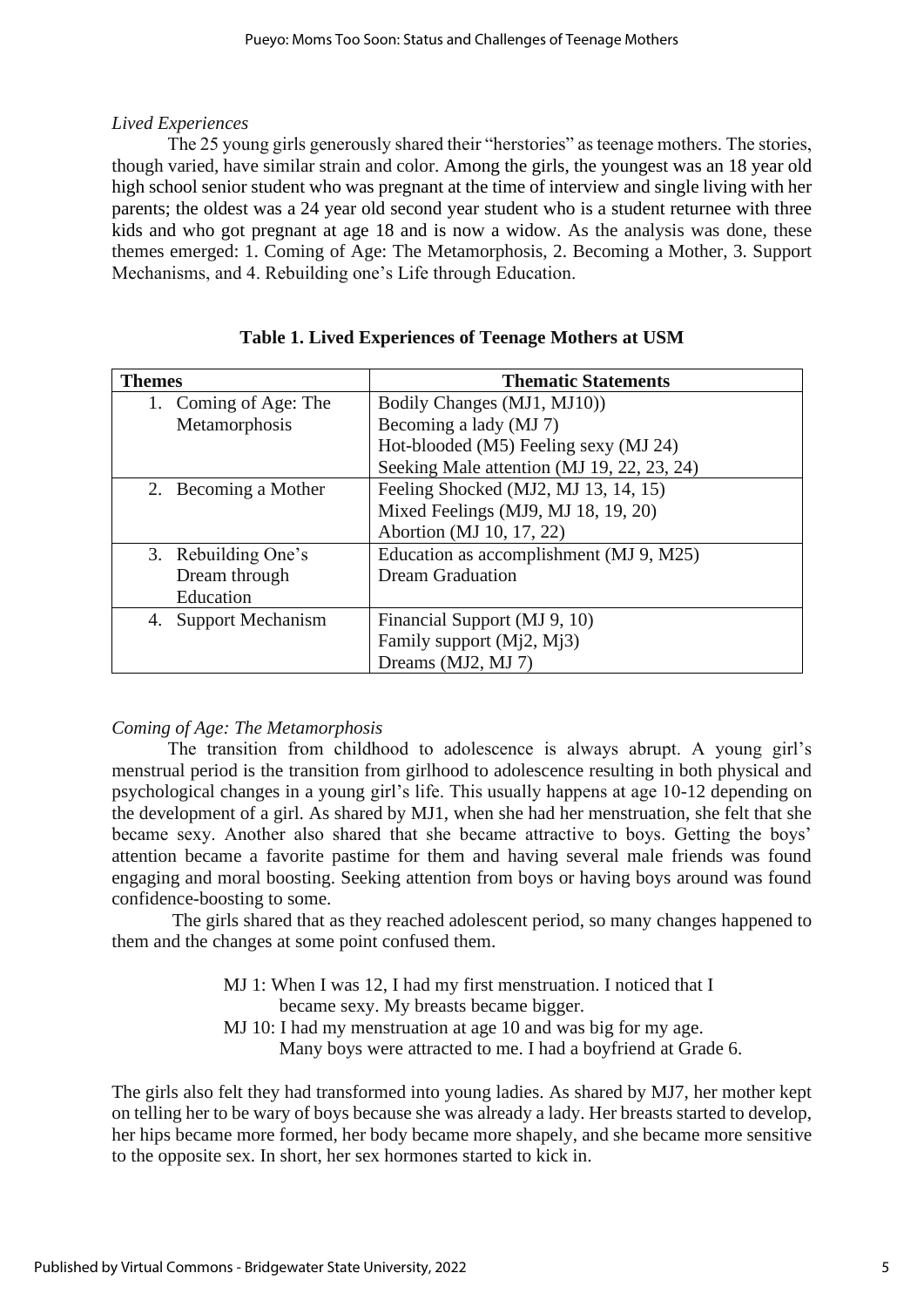- MJ 7, 11: My mother kept on telling me that I am already "dalaga" (lady) and must not be playing with boys anymore. I had to go home early too.
- MJ 5, 15: Because, this generation Ma'am, probably, we are more hotblooded.

Having male friends, talking with them and getting their attention were also found interesting and exciting to some of the girls.

> MJ 22: I love having boyriends. I feel more important. MJ 24: With male friends as companions, I feel more popular.

#### **Becoming a Mother**

The girls became mothers between the ages of 17-19. Twelve got pregnant at the age of 17, eight at age 18, and three at age 19. At such a young age, they have become responsible for the lives that they have brought or were about to bring into the world. They are expected to feed, to clothe, to nurse, and to educate these young lives that they have produced.

Becoming a mother at a young age was found difficult by all of the girls. Some felt shocked and could hardly believe the circumstances that they were in. One said that she thought that she was infertile while one said that she was safe when she engaged in sex with her second boyfriend. Yet, she was not, so she got pregnant for the second time. Being young and still so inexperienced, facing motherhood was quite a daunting experience to them. They felt shamed and ostracized in their neighborhood for becoming pregnant while in senior high school.

One of the respondents, a fourth year AB student, has one three year old baby and is currently 8 months pregnant with her second baby to her second boyfriend. Another young mother is married and has two kids. One, although married and pregnant for the first time, expressed not being ready to have a baby despite two years of marriage.

- MJ 2: I am shocked. I did not expect to get pregnant.
- MJ 9: I have mixed feelings Ma'am. I am glad but I am afraid of the responsibility. This is not a joke.
- MJ 10: I thought I was safe. We used protection. But once I thought I was safe; but I got pregnant.
- G 1: I felt all eyes were on me and I was the center of all talks in my neighborhood.

Two teenage moms experienced almost having an abortion. Her mother brought her to an abortionist who gave her bitter herbs to drink in order to remove the fetus. Unfortunately, however, it failed; so, she had the baby. She asked forgiveness from her baby and prayed hard that her baby would be fine and normal. To her joy, the baby came out normal.

> MJ 4: My parents wanted me to abort the baby because out of their three children, I was the only one who was studying, and they had high hopes for me. I was already two months pregnant and my mother brought me to an abortionist who made me drink bitter stuff.

One teenage mother had mixed feelings regarding her becoming a mother. On one hand, she felt excitement; but most of the time, she was bothered, shaken, and afraid. Despite the positive aspects of motherhood, the girls faced challenges that affected their lives. Most often, the challenges included coping with increased responsibilities following the birth of the baby, and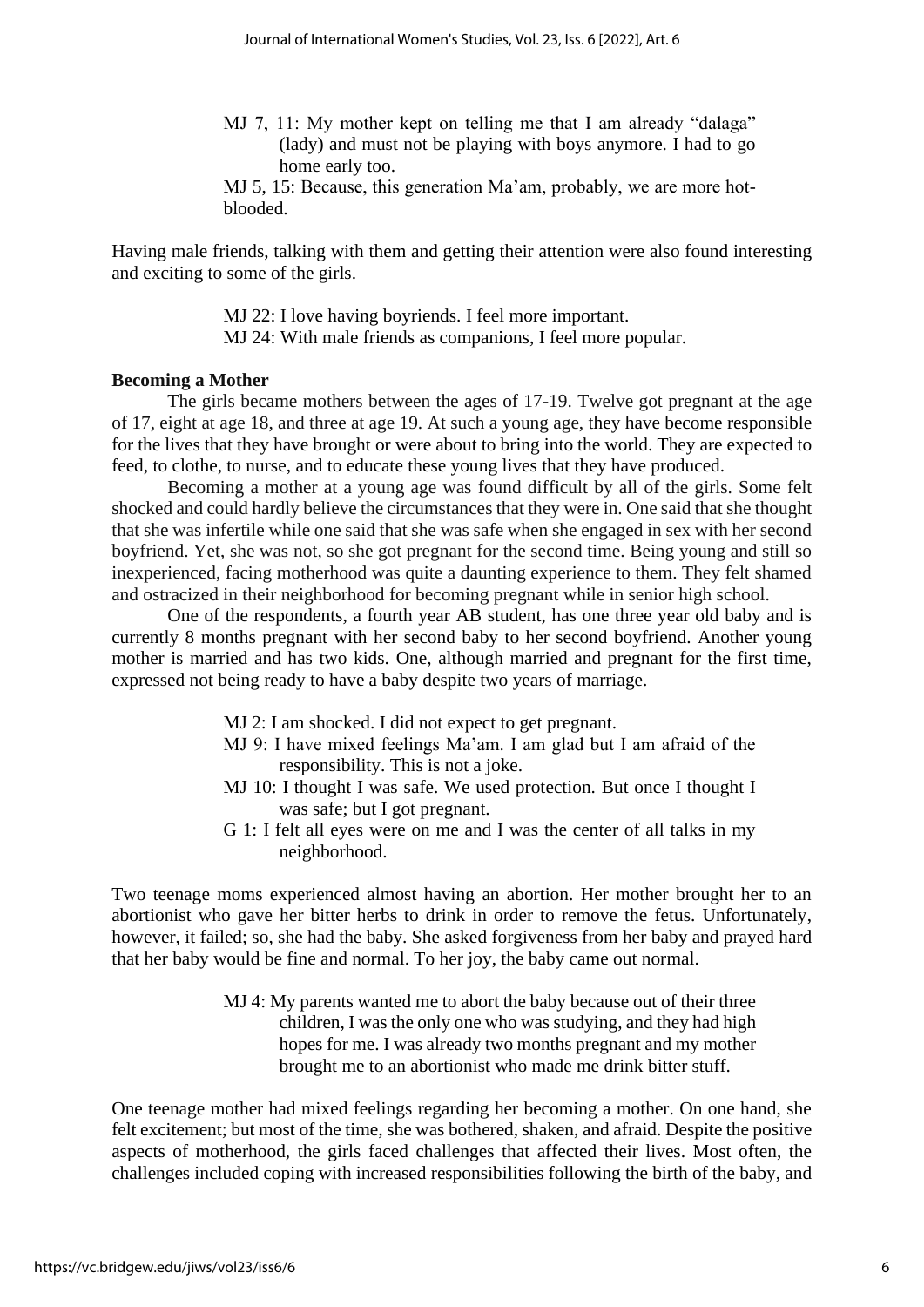managing the competing demands of schooling, work, and taking care of a baby. The young mothers indicated they received good support from their mothers, siblings and close friends, but rarely from the father of their baby and the wider community. Participants felt that teenage mothers are frowned upon by their wider ethnic communities, which left them with feelings of shame and embarrassment, despite the personal perceived benefits of achieving motherhood.

## **Rebuilding their Dreams through Education**

Education, to most Filipinos, is often thought of as a way out of poverty or any difficulty. Similarly, to these young girls, becoming a mother is not the end. According to them, life for them has to go on and their dreams need not end with their becoming young mothers. Education to them is still a way out of their present predicament. All of them are in school, though not at the same pace. Five of the girls had stopped studying when they got pregnant and continued after a year or two. One had kept her pregnancy and baby's birth from her father who was sick. Together with her mother and brothers, she kept her secret and tried to finish all her requirements for graduation.

- MJ 9: My friends told me not to stop, although I got pregnant. I have an accomplishment although I got pregnant. They gave me motivational words and uhh uhh they still are there for me, so I do not feel alone, …
- G 4: I opted not to marry because I wanted to finish my studies. If I marry I feel that I will have more problems.
- MJ 5: I will graduate next year Ma'am because I can't have my OJT this year because I am pregnant.
- MJ6: I just have to finish my studies. After I graduate, I won't be going back overseas anymore.

## **Strong Support Mechanism**

A strong support mechanism was common to all the girls. They were all able to continue their studies despite their condition because of the significant others in their lives who accepted and supported them during their trying time. These were usually their parents, siblings, and sometimes from their live-in partners or husbands.

- MJ 9: I survived Ma'am because, together with my brothers who helped me, supported me financially, physically, then my friends who motivated me not to stop…
- MJ 7: My mother in law gave a capital of P60,000.00 for a small store but it went bankrupt because of debts that I was not able to collect.

The teenage moms continued their education because they still have big dreams despite the pregnancy. Their determination to finish their studies was stronger as can be viewed from their statements:

> MJ 10: My parents support my education. They have dreams for me. MJ 7: I have to finish because I have three children to support. I hope to graduate and find a job to support my family.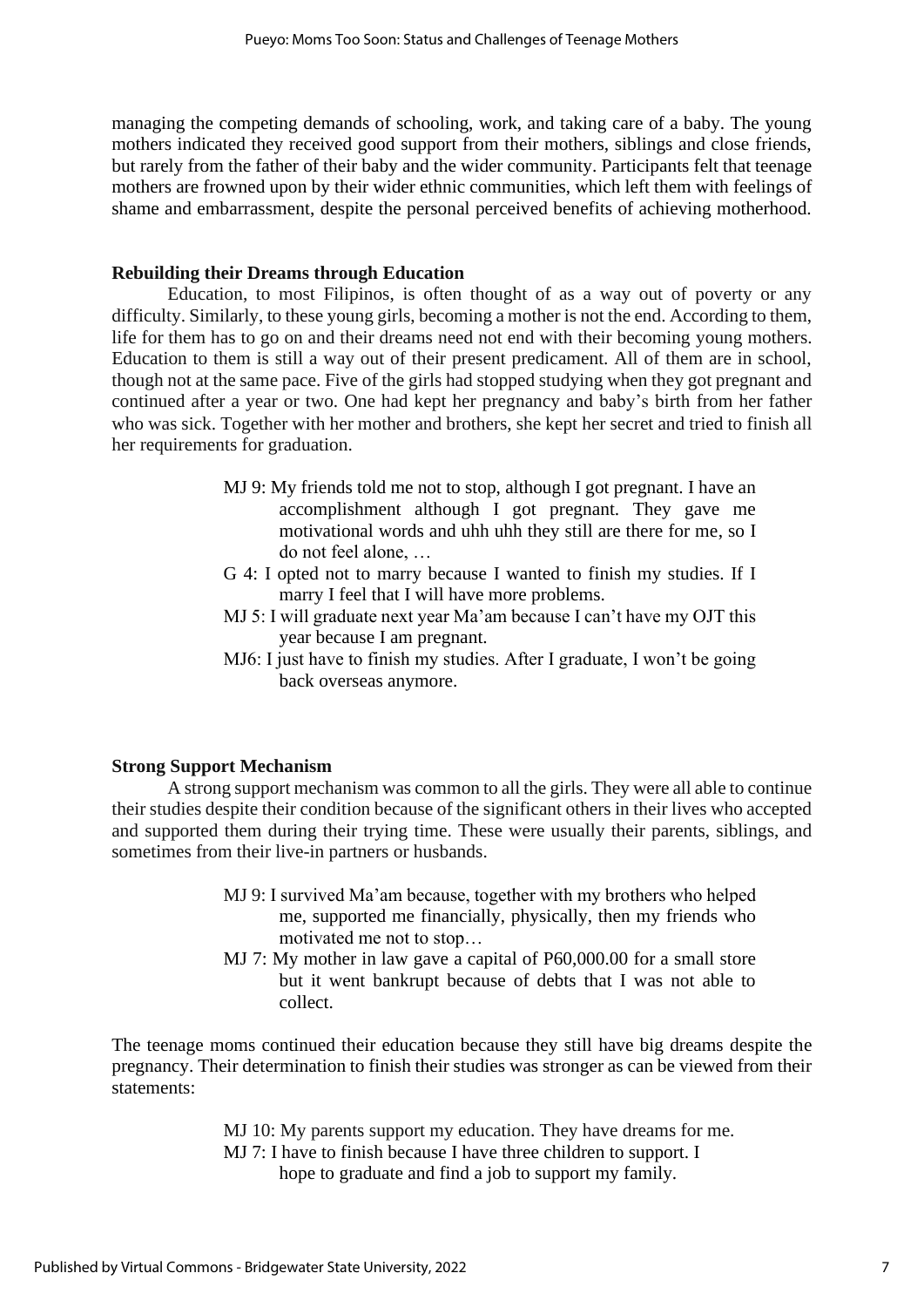MJ 11: Education is my way to improve myself and my family. MJ 13: I want to finish my studies so that I can help my parents.

## **Perceived or Actual Challenges Faced by Teenage Moms**

Being so young and already mothers or pregnant, the teenage moms faced challenges both perceived and real. The first fear of girls was stopping school. One third year college student had to keep her condition till the baby was accidentally seen by her father and her secret came out. Her father did not talk to her even though she was doing well in school and could graduate on time. Her father wanted her to be married. On the other hand, three girls had to stop for a few years and then came back to school while their partner stopped to look for odd jobs to help support their family's needs. The senior high school student, being six months pregnant, is still in school, feeling ashamed of her condition, but still wanting to finish her studies because her mother had high dreams for her.

| Table 2. Perceived or Actual Challenges Faced by Teenage Mothers, USM |  |  |
|-----------------------------------------------------------------------|--|--|
|-----------------------------------------------------------------------|--|--|

| <b>Themes</b>                  | <b>Thematic Statements</b>                        |
|--------------------------------|---------------------------------------------------|
| <b>Physiological Challenge</b> | Shocked, nauseated (MJ5, 17, 22)                  |
| <b>Psychological Challenge</b> | Feeling Rejected (MJ9, 22),                       |
|                                | Embarrassed (MJ1, 14)                             |
|                                | Self-fulfilling prophecy (MJ10, 20)               |
|                                | Broken Promises (MJ6, 17, 21)                     |
| <b>Economic Challenge</b>      | Making both ends meet (MJ7) (MJ6), (MJ4), (MJ 19) |

The challenges or risks faced by the girls were either physiological, psychological, or economic or all of the above. Being pregnant was quite daunting because of the condition they had. To one, her problem was as simple as the clothes to wear in school. Another had a difficult pregnancy—she felt nauseated in the morning and always feels tired.

## *Physical Constraint*

MJ 9: I don't like what I feel now Ma'am. I am sick in the morning. I feel tired always that's why I am very late in my thesis. MJ 10: I have grown so big now. I don't have clothes to wear in school.

## **Psychological Constraints**

One also shared that because of her parents too that she rebelled. She was called names and she made it real for them:

> MJ 10: Many times, the relatives on my father side call me, "dumb". You know "garampingat\* Ma'am? I was spanked at the back and called Garampingat. I got mad Ma'am. I said to myself, "Ok. I'll show you Garampingat." I think the negative things I heard from my parents and relatives made me what I am today.

## ● Flirt

- MJ 20: I was always told that I am a flirt. It made me feel bad about myself.
- MJ 14: I feel so embarrassed when school mates stare at me because I am pregnant.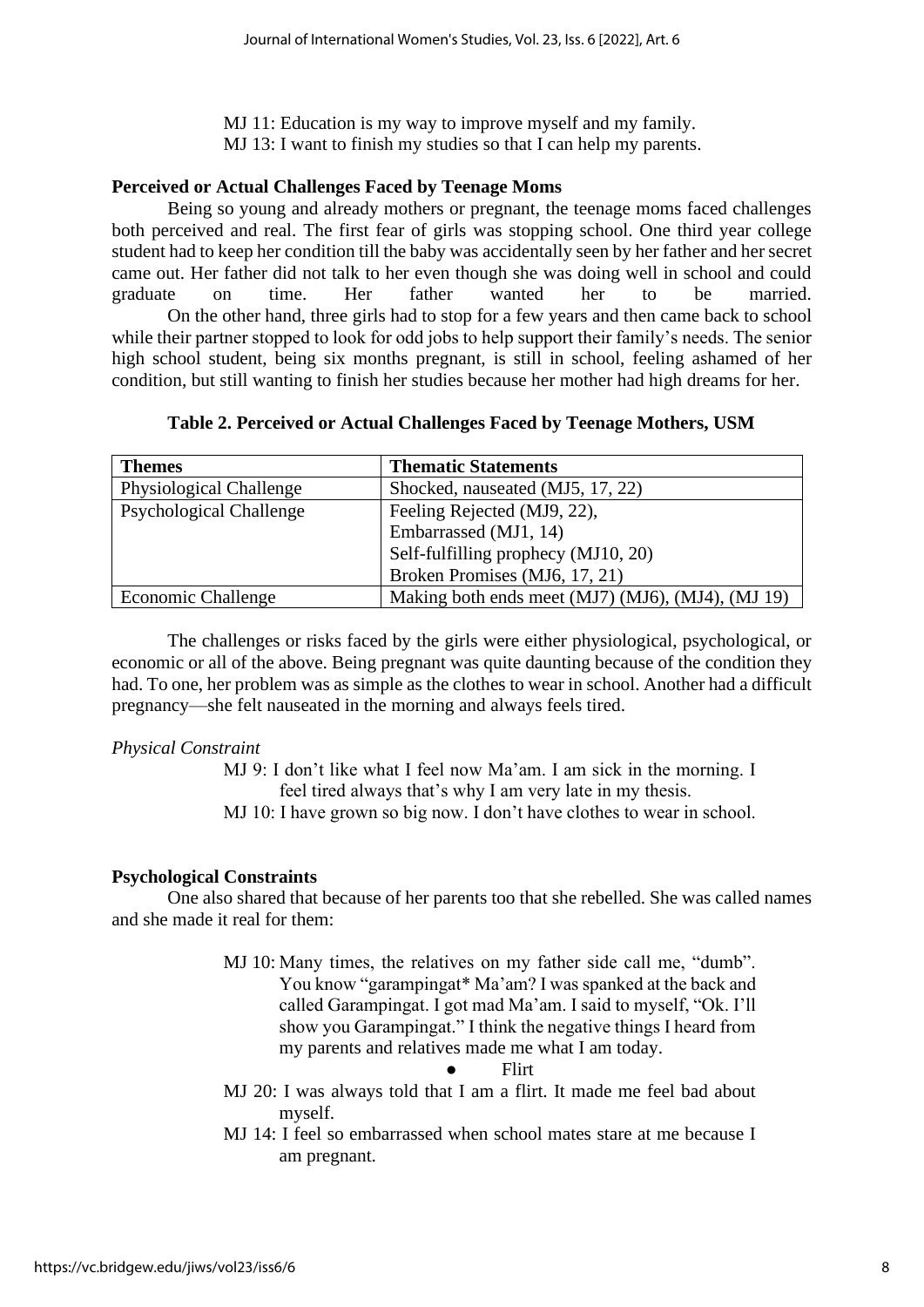## MJ 17: I feel so sad because my boyfriend and I broke up and I am pregnant.

Broken relationships resulted in broken hearts for these young girls. They experienced deep emotional strain and pain from their "young love" that turned sour because of the responsibility that went with the pregnancy. Some experienced rejection when boyfriends ran away, boyfriends who did not support them at their most trying time.

- MJ 8, 11: While I was still pregnant ma'am, we lost touch. Our communication stopped.
- MJ 6: When I was 6 months pregnant, I had to go home because it was haram in Qatar. My boyfriend promised that he would take me and my baby back there. But he did not keep his promise. He sent me some money before, but no longer now.

Fear of not being accepted by their parents of their condition led to lies. A young mother shared that when she got pregnant for the first time, she told her parents that she was raped. She believed that her lie would make them accept her condition though it also resulted to a rape case charged to her boyfriend. Another girl also had to lie to her father for fear that he would have a stroke.

> MJ 10: I could not explain to my parents that I was pregnant. I was only 17 then. So, I said that I was raped so they accepted and supported me. But we had to file a case against my boyfriend.

## **Financial Constraints**

At a young age, the girls wake up to a huge responsibility especially if the guys that had them pregnant did not stand up to their responsibility.

- MJ 9: When I got married my parents had nothing to do with me anymore. All my needs are taken care of by my husband.
- MJ 9 : He knew I was pregnant but he was afraid of the responsibility. He said he would inform his parents when he has started his OJT in Davao because he was afraid his parents will not support him anymore.
- MJ 7: I sold charcoal Ma'am. I would buy one sack at P250.00 and I could earn P500.00 after 2-3 days. That becomes my allowance for school.
- MJ 5: Everyone pitched in Ma'am. My mother, my mother-in law helped us financially.
- MJ 4, 16: My problem is how to divide my time and my allowance. My daughter expects something when I go home, so I need to save here in school. I don't join my classmates if they eat out and they told me I am KJ. So, I posted my daughter's picture and so now they understand me.

## **Discussion**

*Lived Experiences*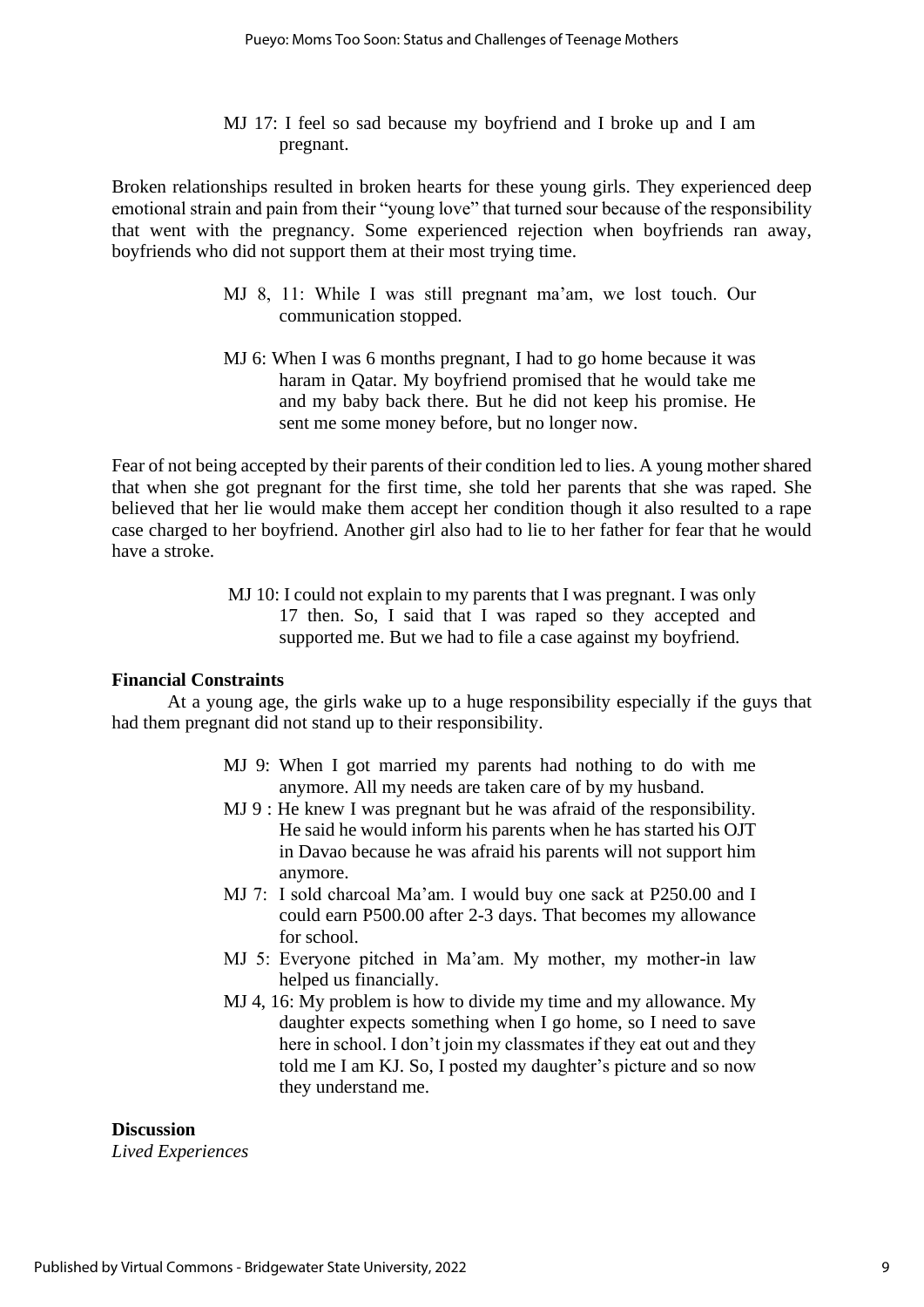From the "herstories" of the young mothers, these themes were identified: 1. Coming of Age: The Metamorphosis, 2. Becoming a Mother, 3. Enabling Mechanisms, and 4. Building One's Dream through Education.

Adolescence is a stage that is characterized by the fast development of the different parts of the body. According to Count (2010), it marks the onset of sexual maturity. It is a time for them to show interest to the opposite sex and curiosity about the topic of sex. The girls got pregnant at age 17-19. Au-yeung (2014) reported that 14% of the teenage girls in the age bracket of 15-19 were reported for the first time to be already mothers or have had several children in the 2014 survey of Young Adult Fertility and Sexuality. Ajiboye, et al. (2014) reported that personal reason was the most perceived reason for premarital sex among Nigerian youths while inadequate knowledge of reproductive health was perceived as the most important specific factor.

The girls owned responsibility at an early age and with the help of their mothers, siblings, and friends they were able to survive the rigors of both hearth and school. According to the WHO, a contributory factor to the increasing prevalence of early childbearing is the decreasing age at menarche which according to literature occurs in countries which have experienced significant improvements in living conditions and nutritional status of females.

According to Patrick (2010), the transition from childhood to teen may cause unstable emotions to some teenagers, and this may cause complex teenage psychology break on teenagers. Complex teenage psychology results in immature and irresponsible behavior which in turn may be another cause of teenage pregnancy. Mann, Cardona & Gomez (2015) identify the feeling of shock upon finding and confirming the pregnancy before attaining its acceptance. Messages from their own parents, family members, and partners are seen as the directive towards the resolution of it.

Meanwhile, weak family bonding fails to provide the emotional support that they need during their transitional term. This lack of attention and affection from the family causing depression and pushing them to look for love and attention from others, especially from the opposite sex.

Childbearing has become pronounced among those in high school and college as much as those young girls who are out of school or not educated (Natividad, 2013). This is true with the girls. All of them were in school, yet they were not able to escape the trap of early pregnancy.

#### **Perceived or Actual Challenges of Teenage Moms (Grit and Gut)**

The young mothers experienced varied trials and difficulties as a result of their condition. These were either psychological, physiological, or financial. However, these were faced by the girls with resilience and inner grit. According to Mpetshwa's (2000) in his study, he reported that young mothers experienced a lot of ill treatment from their family members, especially from their parents who felt betrayed by their children falling pregnant. They were no longer treated like other members of the family, as was the case before pregnancy. Pregnancy made some of the teenagers feel isolated and rejected by parents. It is these feelings which may result in severe psychological conditions like depression. As reported by Kim (2008), teen sexual activity is usually associated with negative outcomes that bear long term physical, emotional, social, and economic impacts on the lives of young people, but much more for the young women. The challenges that emerged affected various aspects of the young women's life. Most often, these challenges stemmed from coping with the responsibilities of looking after a baby, coping with school demands, and sometimes finding ways to make extra income for their baby's needs.

Across countries, teenage pregnancy tends to be more prevalent in rural areas, among women with low education, and among the poor, as cited by Natividad (2013). She also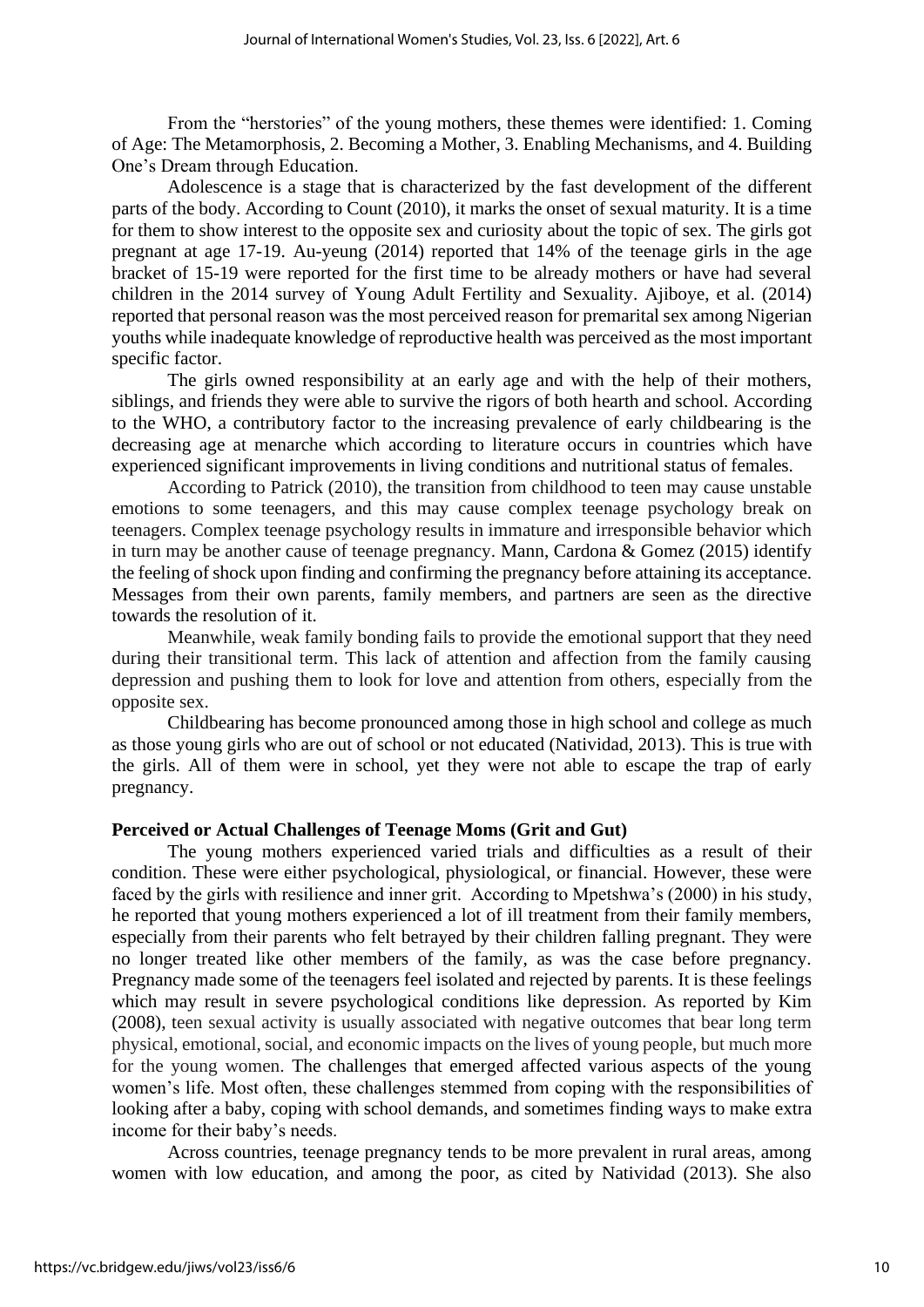reported that in the Philippines, there is no consistent pattern as to who gets pregnant. NSO in 2008 reported that the majority of babies born to women under 20 are illegitimate as reported in the Young Adult Fertility and Sexuality Study in 2003.

According to Melissa (2012), teenage pregnancy could lead to incomplete education, unemployment, and other numerous emotional traumas. Early motherhood had been linked to adverse effects on the psychological development of the child. Besides psychological physical risks cannot also be ignored. In the present study, the young mothers faced difficulties like balancing time with their child and their tasks in school, meeting their basic needs and having so little resources, wanting time for themselves to meet up with friends and the time for their home obligations. Some also faced the problem of adjusting to the thought of being a young mother and the sad reality of not having a father for their child, or of having broken relationships. The girls tried to adapt to these conditions and tried to surpass all these problems. Mangino (2008) identified that teenage mothers drop out from school to give way to assume their mothering role. Among the young mothers and fathers, the former suffers the consequences the most, which include: impediment in education, the health risks for the mother, developmental crisis, and family constraints. One had to do multitasking - selling patil\*, charcoal, among other things, to help raise money for their families' needs. Common to all the girls was the financial difficulty that they experienced because they needed money for milk, diapers, food, and clothes not only for themselves but for their baby. Sometimes, they felt ashamed to ask for money from their parents. On the other hand, the Maguindanaon girl who was married off said that after marriage she became the obligation of her husband. Her parents did not have anything to do with her. Her education and all her needs were provided by her husband.

However, these ten teenage mothers at the University were able to surpass the challenges they have encountered because of the support they got from their parents, siblings, friends, and classmates. Similarly, in the study of Mann, Cardona & Gomez (2015), they reported that parents are one of the support networks and coaches in resolving pregnancies. Anwar and Stanistreet (2015) concluded that young mothers rely too much on the people who are always at their back such as their family, trusted friends, and other people who they believe could be of help to them. This was one of the primary reasons how the apparently challenging and anxiety-inducing instance became a positive experience.

## *Implications for Pedagogy and Extension Program*

The insights gained from the study is a rich resource for a program that will be intended for the young—both male and female students of USM. In consultation with them and some USM clinical psychologists and in cooperation with the Gender and Development Office of the University, a program will be designed and will be tried out among the first year Bachelor of Arts and Development and Communication students of the College of Arts and Sciences. The program would aim to increase their awareness and understanding of themselves and to equip them with values that will arm them in their day to day undertakings. It would also aim to decrease prevalence of teenage pregnancy at the USM.

Journaling will be introduced to the participants. They will be provided with free journal notes for them to regularly write their thoughts on the issues discussed in the module. The informal meetings will be made very interactive, fun, and reflective so that the students will benefit at the same time enjoy the experience. It will be handled by the class advisers who will be GAD Focal Persons of the identified departments.

## **Concluding Remarks**

The study is a long-dreamt study because of the yearly experience of listening to the tales of woes and sometimes excuses of teenage mothers in my classes. They would miss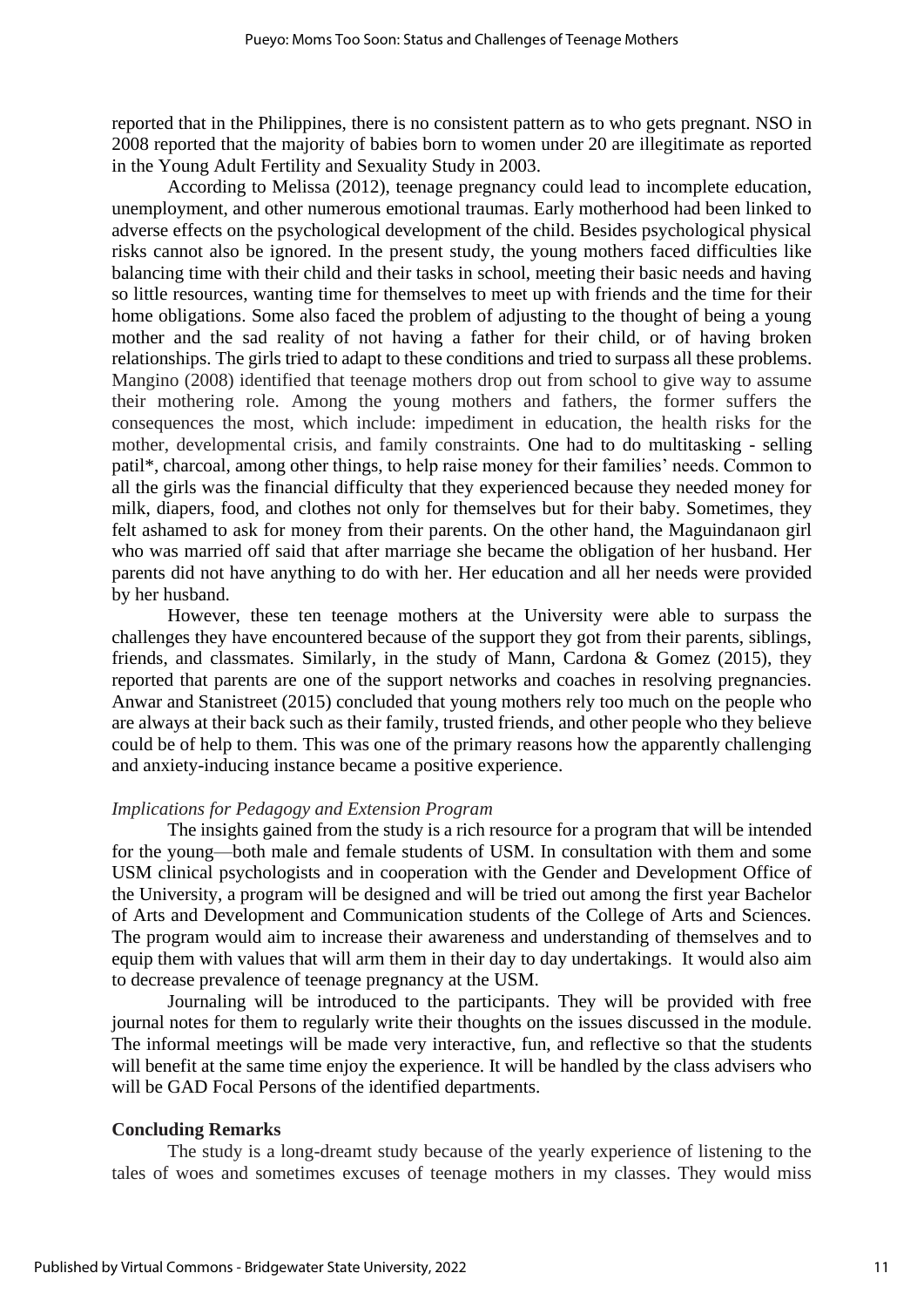quizzes and exams for varied reasons: a sick child, no money, a lover's quarrel, no time to study, an illness, among many others.

The study has made me see first-hand the experiences of the girls and I came to realize that each one really had stories to tell. The circumstances—bordering from stupidity to ignorance, to the bizarre, to the unbelievable, to gruesome, to funny —may be different to each girl, but the effect to all is similar.

I saw the premium put to education by all data sources. Everyone believed that education is their way out, their redemption. Hence, I see the need that these young girls should be assisted while they are in school. They have to be helped morally, emotionally, and even financially so that they can really complete their education and be ready to face a better future not only for themselves but for the soul that they bring to the world. Meanwhile, proactive activities as well must be done in the University in order to avoid or limit occurrences of the same.

Doing the study was a cathartic experience being a teenage mom too, getting pregnant and married at age 18. Looking back, the road was difficult, but the journey was worth it. Indeed, I can attest that education and support from many significant others made the difference in my success and hopefully those also of these teenage girls in the University.

## **Acknowledgment**

I would like to acknowledge the support of the University of Southern Mindanao Research and Development Office, the Gender and Development Office, and the USM Administration for the financial support for the conduct of the study. Most significantly, I am grateful to the teenage moms who gladly shared their herstories with me.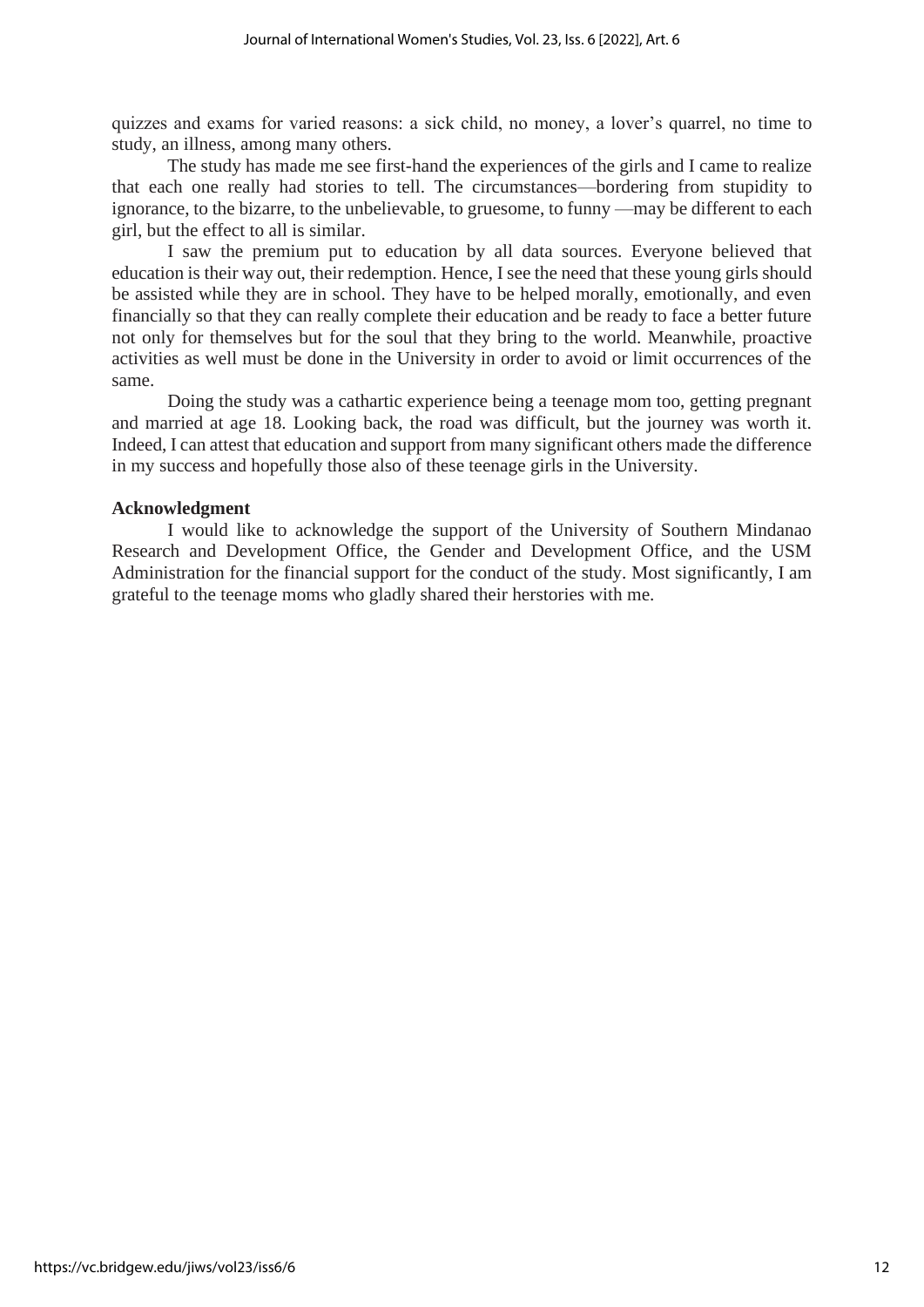## **References**

- Ajiboye, S., Aina, J., Oyebanji, T., & Awoniyi, S. (2014). Possible Causes of Premarital Sex among Youths as Perceived by Lecturers of University of Llorin, Nigeria. European Journal of Educational Services. Vol 1 No 4. December 2014.
- Andrews H & Roy C. (1991). The Adaptation Model. Norwalk: Appleton and Lange.
- Anwar, E., & Stanistreet, D. (2015). 'It has not ruined my life; it has made my life better': A qualitative investigation of the experiences and future aspirations of young mothers from the north west of England. Journal of Public Health (Oxford, England), 37(2), 269276. doi:http://dx.doi.org/10.1093/pubmed/fdu045.
- Bleakley, A., Hennessy, J., Fishbein, M, Coles, H.C., & Jordan, A. (2009). How sources of sexual information relate to adolescents' beliefs about sex. *American Journal of Health Behavior*, *33*(1), 37-48.
- Bogden, R. I., & Biklen, S. (1998). *Qualitative research for education*. Boston, MA: Allyn & Bacon
- Brace, A.M. (2009). *Analysis of the effectiveness of the Circle of Care program in increasing life outcomes among teen mothers in Troup County, Georgia*. Doctoral Dissertation, Mississippi State University, Mississippi. Department of Food Science, Nutrition, and Health Promotion.
- Brown, Marsha. (2013). Prevention program that offers special benefits for pregnant and parenting teens: a qualitative study. A Dissertation Presented in Partial Fulfillment of the Requirements for the Degree Doctor of Education Liberty University, Lynchburg, VA July 2013.
- Bunting L, McCauley C. Research review: teenage pregnancy and the motherhood the contribution of support. Child Family Social Work. 2004;9(2):207–15.
- Chandra-Mouli, Venkatraman, Catherine Lane, Sylvia Wong. What Does Not Work in Adolescent Sexual and Reproductive Health: A Review of Evidence on Interventions Commonly Accepted as Best Practice.
- Collaizi, PF. (1978). Psychological research as the Phenomenologist Views it. In R.S. Valle and M. King (eds.). Existential Phenomenological Alternatives for Psychology (pp. 48-71). New York: Oxford University Press.
- Crenshaw K. (1989). Demarginalizing the intersection of race and sex: A black feminist critique of antidiscrimination doctrine, feminist theory and antiracist politics. Univ Chicago Legal Forum. 1989; 140:139–67.
- Creswell JW. (2009). Research Design: Qualitative and Mixed Methods Approaches. London: SAGE.
- Count (2013). Early marriage child spouses. Innocent Digest. International Open Journal of Educational Research Vol. 1, No. 7, November 2013, PP: 01 - 15 Available online at http://acascipub.com/Journals.php.
- Crano, Prislin, William D., & Radmila (2011). Attitudes and Attitude Change. Psychology Press. pp. 262–285 15
- Dawson and Hosie. (2005). *'The Education of Pregnant Young Women and Young Mothers in England',* University of Bristol.
- Dulitha F, Nalika G, Upul S, De Silva C et al. Risk factors for teenage pregnancies in Srilanka: Perspective of a community-based study. Health Science Journal.
- Fahmida Shirin, Zubaida Khanam, & Sarwat Ara. (2016). Adolescent Pregnancy: Risk Factors, Outcome and Prevention. July 2016. DOI: 10.3329/cmoshmcj.v15i1.28764 www.banglajol.info/index.php/CMOSHMCJ
- Gallagher, M. (1999). A report to the nation. The Age of the unwed mothers: Is pregnancy the problem? Institute for American Values.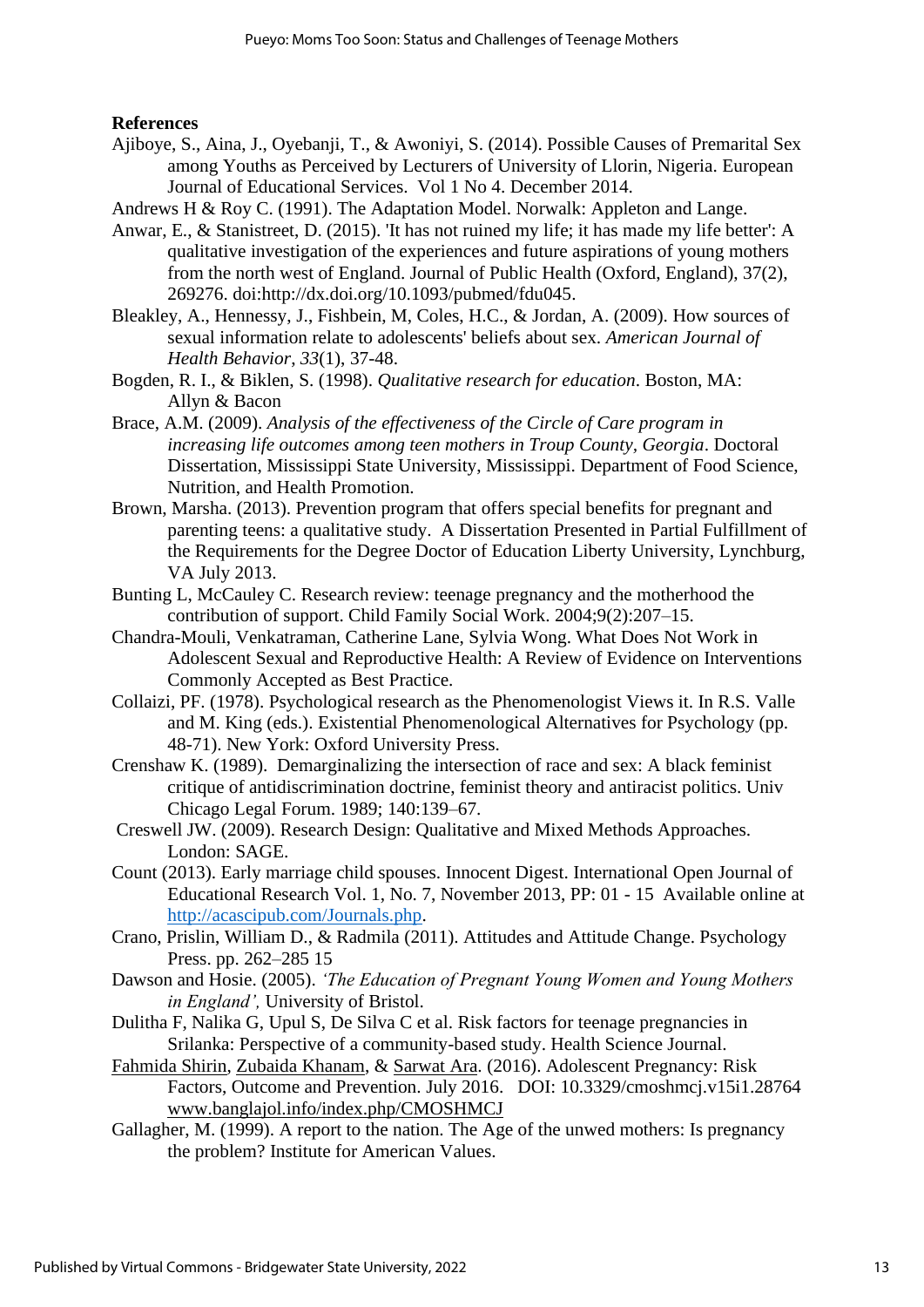- Kim, C. (2008). Teen Sex: Parent Factor. Retrieved at: http://www.heritage.org/ research/reports/2008/10/teen-sex-the parent-factor.
- Kirbas, Ayse. Zekai Tahir, Hacer Cavidan Gulerman & Korbut Daglar. (2016.) Pregnancy in Adolescence: Is It an Obstetrical Risk? Journal of Pediatric and Adolescent Gynecology 29(4) DOI:10.1016/j.jpag.2015.12.010
- Liabsuetrakul, T. Trends and Outcome of Teenage Pregnancy. Thai Journal of Obstetrics and Gynaecology. 2012; 20:162-164.
- McMichael C. Promoting sexual health amongst resettled youth with refugee backgrounds. Melbourne: La Trobe University; 2008.
- Kirby D, Laris BA, Rolleri L. Impact of sex and HIV education programs on sexual behaviors of youth in developing and developed countries. Washington (DC): Family Health International; 2005. Youth Research Working Paper No. 2. Available from: https://www.iywg.org/sites/iywg/files/youth\_research\_wp\_2.pdf
- Machiura, M. (1997). Experiences of pregnancy among Japanese teenagers: Decisions and perceptions of being a pregnant teenager (Order No. 9738373). Available from Nursing & Allied Health Database. (304363727). Retrieved from http://search.proquest.com/docview/304363727?accountid=38643. 27.
- Mangino, J. G. (2008). Voices of teen mothers: Their challenges, support systems, and successes (Order No. 3322340). Available from Education Database. (220006032). 28.
- Mann, E. S., Cardona, V., & Gómez, C.,A. (2015). Beyond the discourse of reproductive choice: Narratives of pregnancy resolution among Latina/o teenage parents. Culture, Health & Sexuality, 17(9), 1090-1104.\
- Melissa, F. (2012), Teenage pregnancy from http://wwerarly Symptoms of pregnancy.
- Mkhwanazi, N. (2010). Understanding Teenage Pregnancy. In, A Post-Apartheid South African Township. Culture, Health & Sexuality, 12(4), 347-358
- Mpetshwa, S. N. (2000). An exploratory study of the experiences of black teenage mother. Unpublished MS thesis. Rhodes University East London.
- Natividad, J. (2013). Teenage Pregnancy in the Philippines: Trends, Correlates, and Data Sources. JAFES. Vol 28 no.1. www.aseam-endocrinejournal.org
- Ngum Chi Watts, Mimmie Claudine, Pranee Liamputtong and Celia Mcmichael. (2015). Early motherhood: a qualitative study exploring the experiences of African Australian teenage mothers in greater Melbourne, Australia. Ngum Chi Watts et al. BMC Public Health (2015) 15:873 DOI 10.1186/s12889-015-2215-2.
- Ogori, A. F. Ajeya Shitu Fatima and Yunusa, A.R. The Cause and Effect of Teenage Pregnancy: Case of Kontagora Local Government Area in Niger State, northern part of Nigeria. International Open Journal of Educational Research Vol. 1, No. 7, November 2013, PP: 01 - 15
- Oringanje, C., Meremikwu, M. M., Eko, H., Esu, E., Meremikwu, A., & Ehiri, J. E. (2009). Interventions for preventing unintended pregnancies among adolescents. *Cochrane Database Syst Rev,* 4(4).
- Osaikhuwuomwan, J. A., & Osemwenkha, A. P. (2013). Adolescents' perspective regarding adolescent pregnancy, sexuality and contraception. *Asian Pacific Journal of Reproduction,* 2(1), 58-62.
- Oyedele, O. A., Wright, S. C., & Maja, T. M. (2015). Community participation in teenage pregnancy prevention programmes: A systematic review. *Journal of Research in Nursing and Midwifery,* 4(2), 24-36.
- Panday, S., Makiwane, M., Ranchod, C., & Letsoalo, T. (2009). Teenage pregnancy in South Africa- with a specific focus on school-going learners. *Child, Youth, Family and*